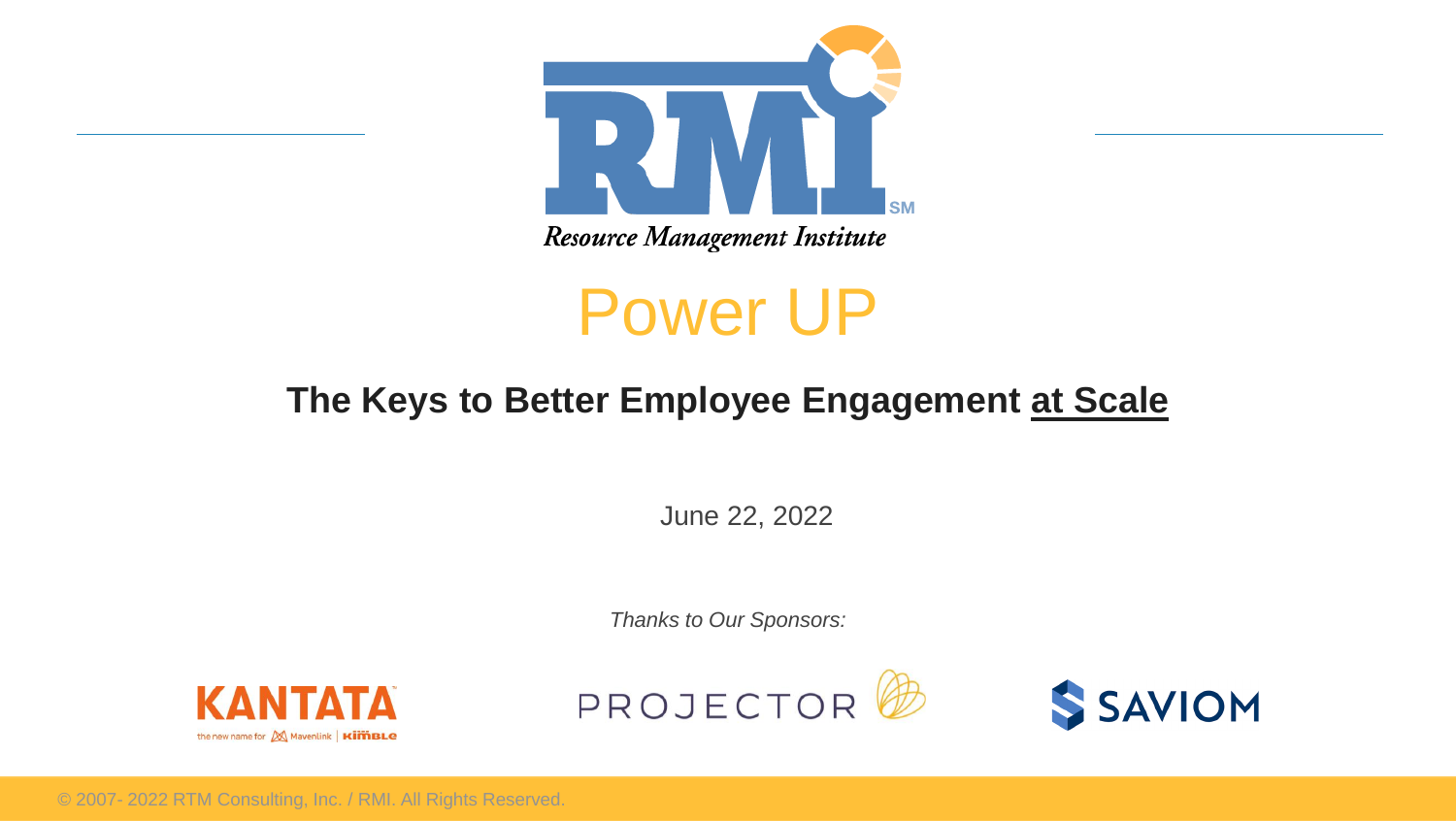## RMI Mission



The RMI is dedicated to the advancement of resource and workforce management thought leadership, best practices and standards, globally recognized credentials that certify resource and workforce management expertise, and tools and resources necessary for effective and efficient management of human capital intensive businesses.

#### **www.resourcemanagementinstitute.com**

#### **We provide our members:**

- Best practice definition and development
- Market research and white papers
- Training and education
- Industry collaboration/events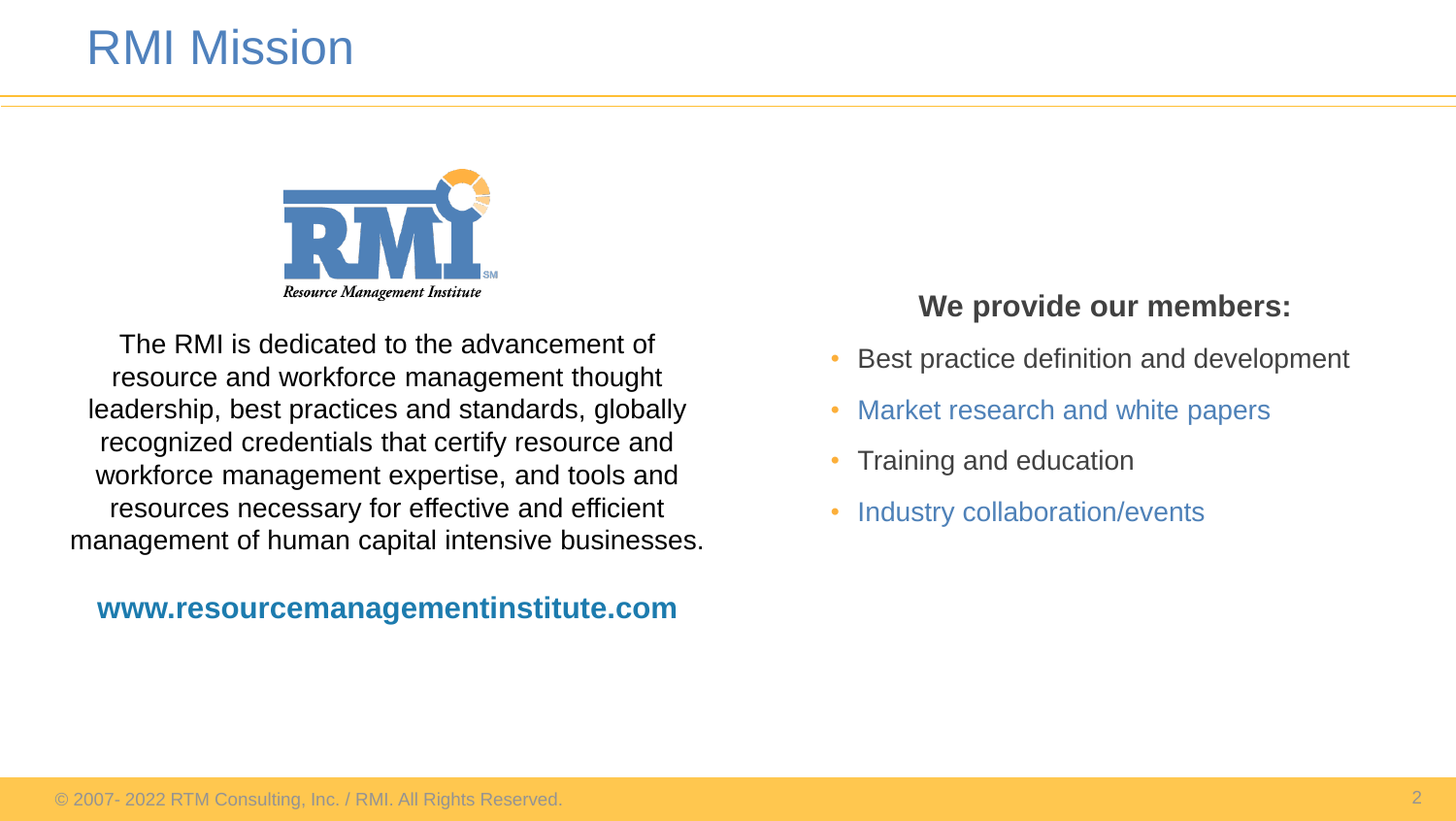# **The Keys to Better Employee Engagement at Scale**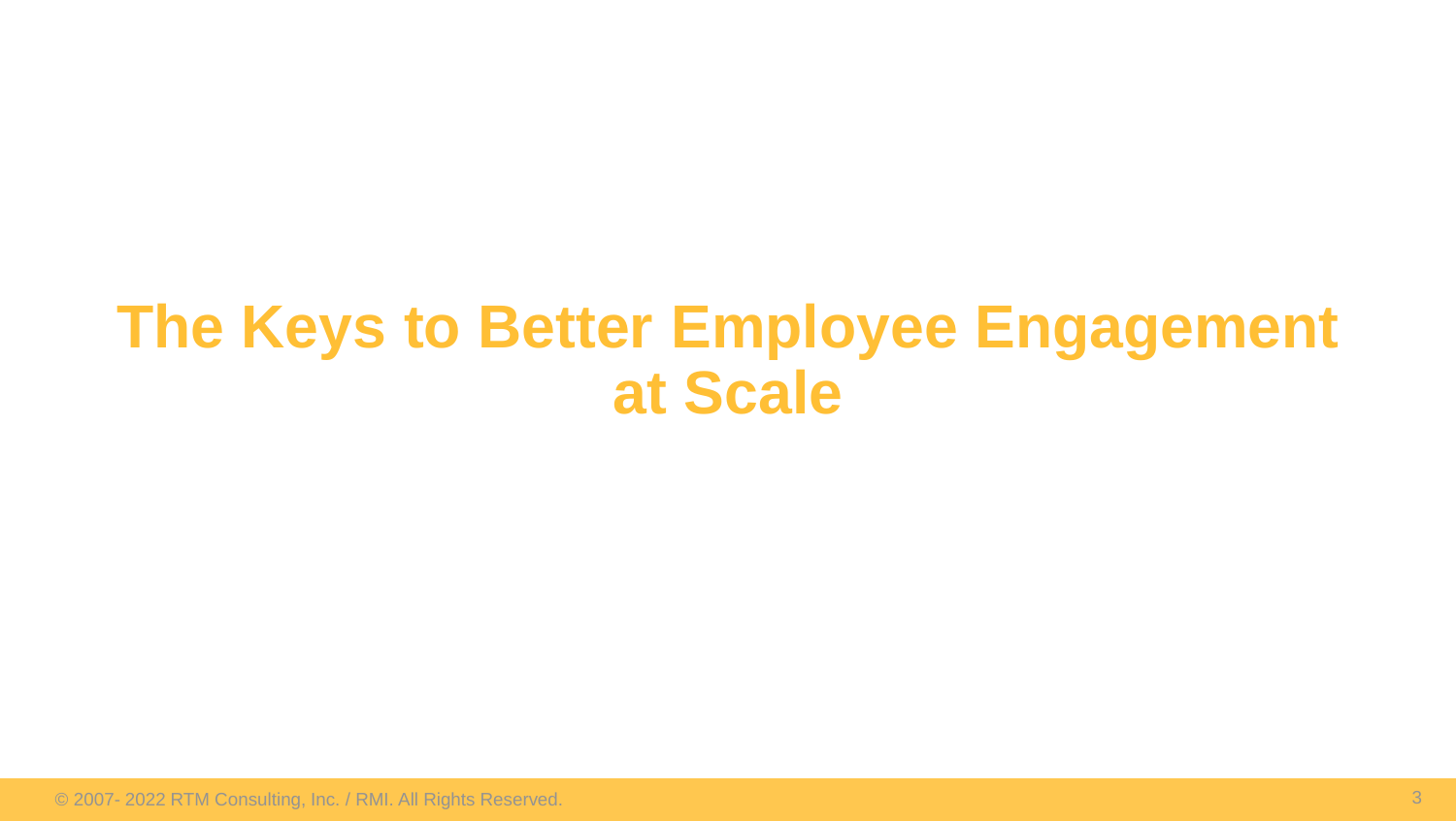**Employee Engagement** is a fundamental concept in the effort to understand and describe, both qualitatively and quantitatively, the *nature of the relationship between an organization and its employees*. An "engaged employee" is defined as one who is fully absorbed by and enthusiastic about their work and so takes positive action to further the organization's reputation and interests.

An engaged employee has a positive attitude towards the organization and its values.

An organization with "high" employee engagement might therefore be expected to outperform those with "low" employee engagement.

*Wikipedia*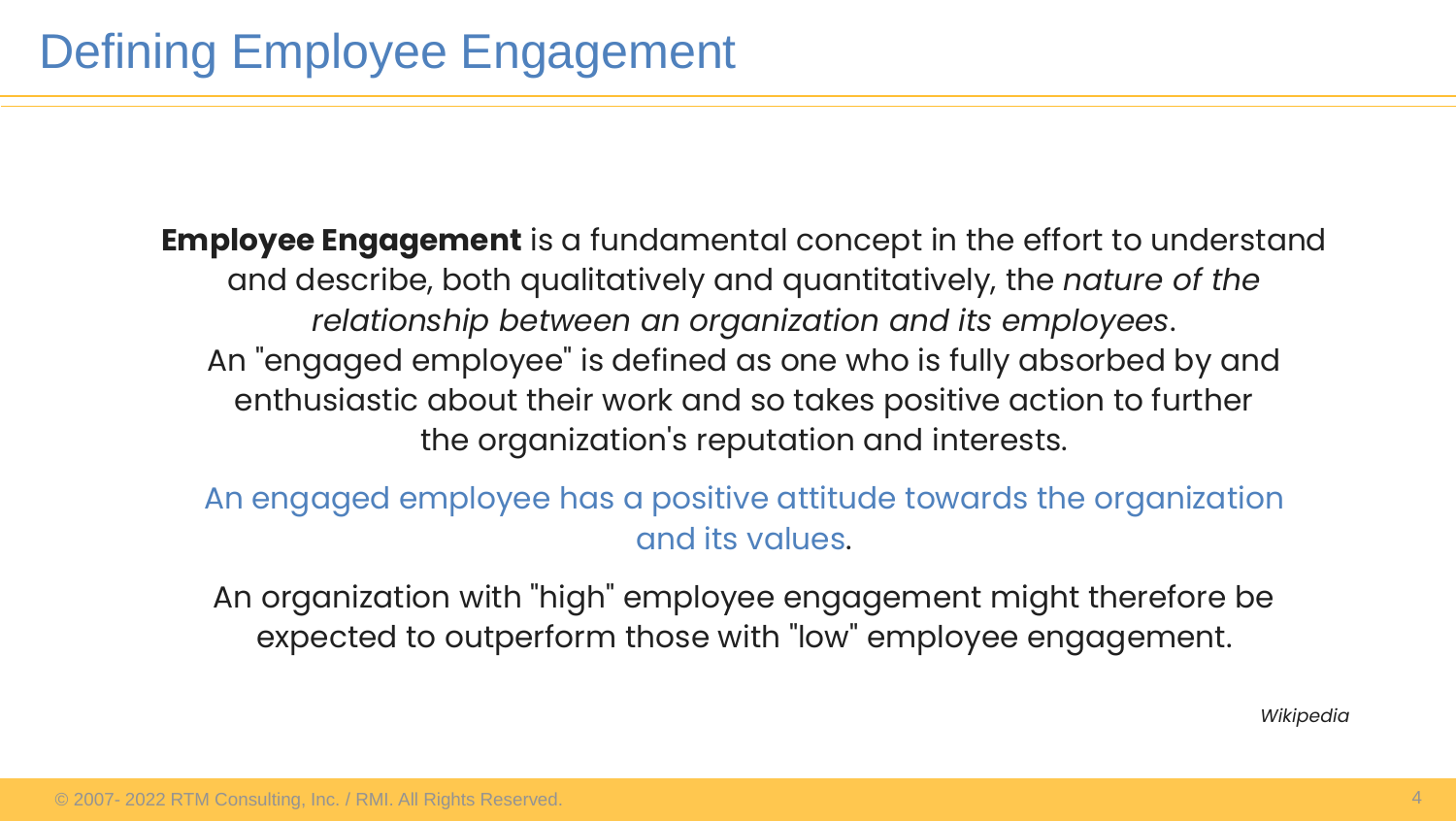# Why Employee Engagement Now (more than ever)?

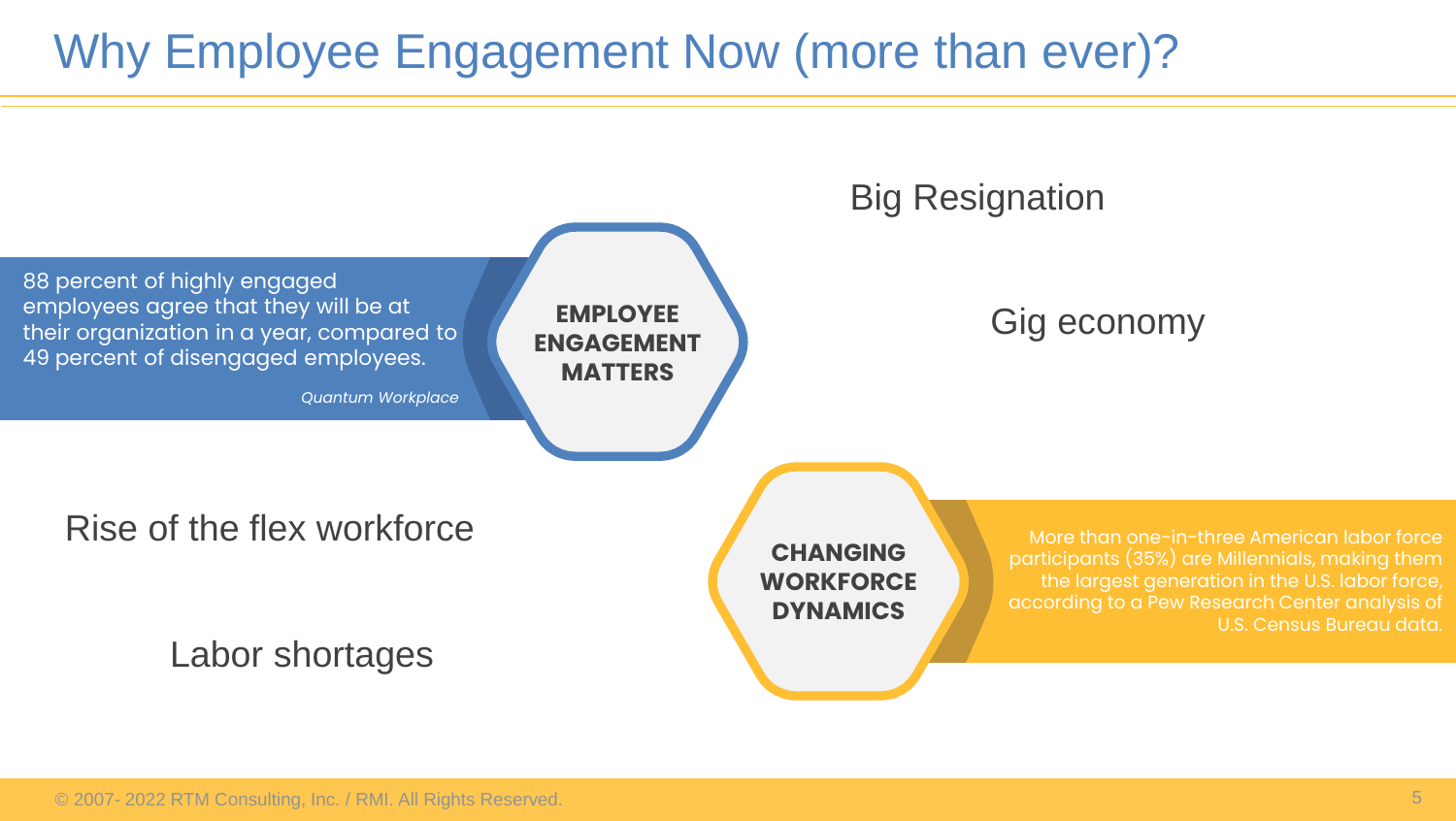# RMI Mini-whitepaper (available from the RMI website)

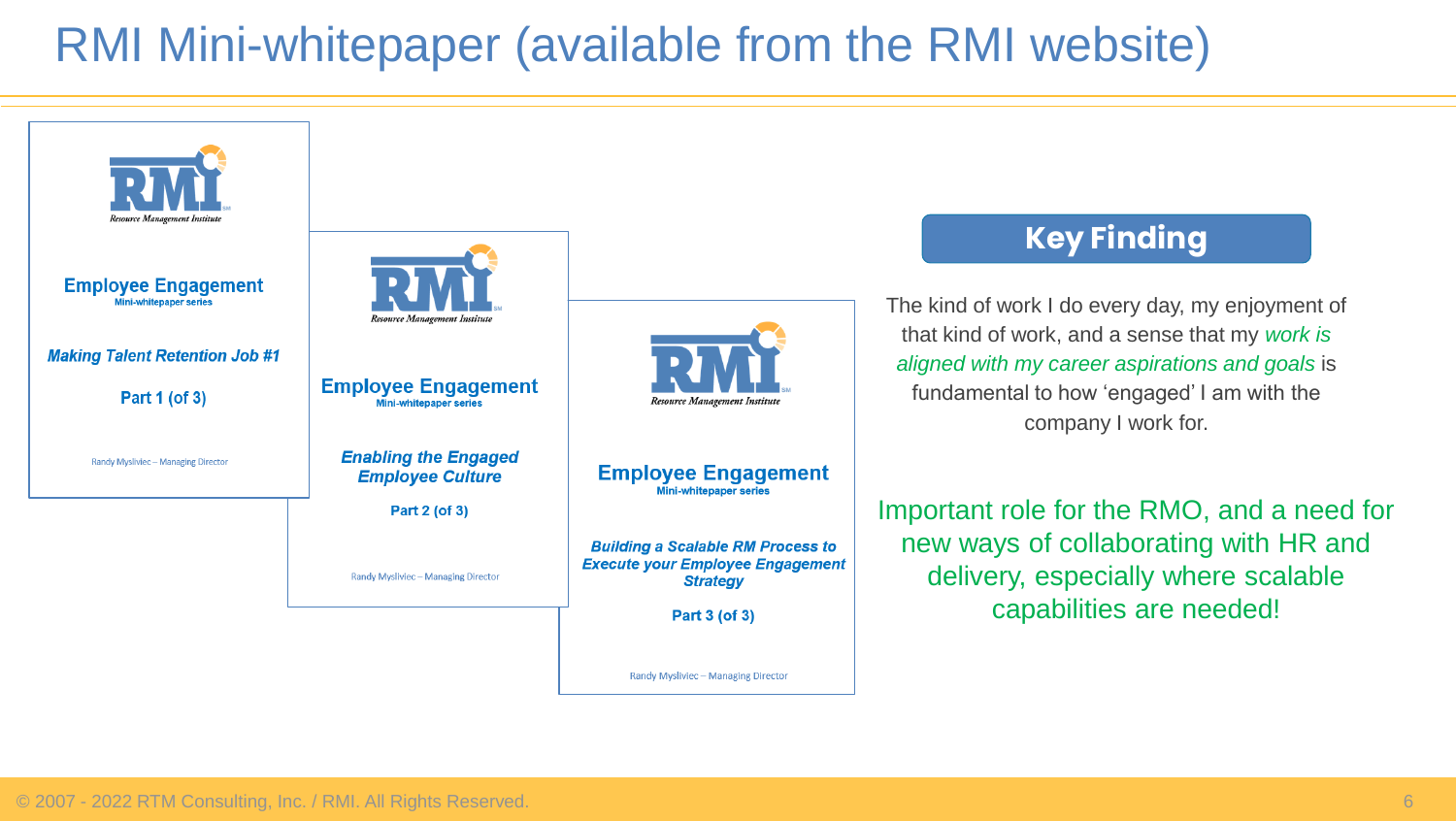# How the RMO (and good RM processes) can Help

### **Key drivers of turnover**

- Career Development
- Work-Life Balance (burnout)
- Sense of Purpose
- Bad Manager
- Personal issues
- Compensation and Benefits

![](_page_6_Picture_8.jpeg)

### **RMO/RM best practice includes:**

- 1. Capturing employee career wants/needs, and relevant personal wants/needs e.g. travel desires in the skills database – this is where process and technology enable scalable employee engagement support. Have a cadence for regular updates.
- 2. Redefine project allocation priorities/algorithms to incorporate employee engagement objectives more in balance with other criteria

### **Collaboration with HR and the Delivery Teams Important**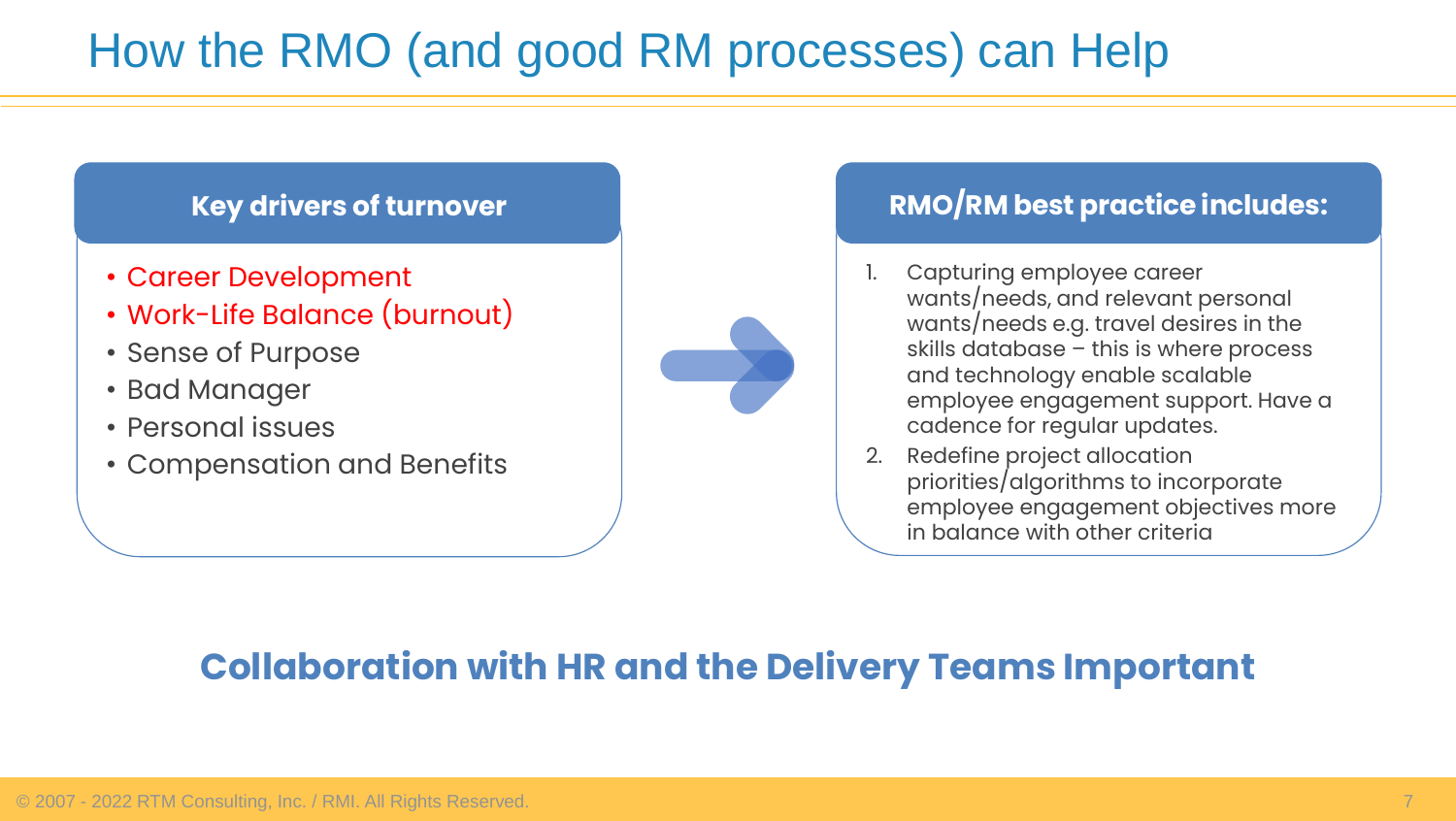### So Why Should the RMO be Involved in EE (to enable scale)

- Traditional HR approaches do not typically address the problem at scale
- There is already too much dependency on the line manager owning the problem when line managers are challenged with:
	- Client or other internal business needs
	- o Increasing spans of control,
	- o Other employee needs like performance management
- The 'perks' approach may be helping but RMI research indicates 'perks' are not at the top of the priority list for millennials and subsequent generations
- Many RMOs are already equipped to deal with human capital management at scale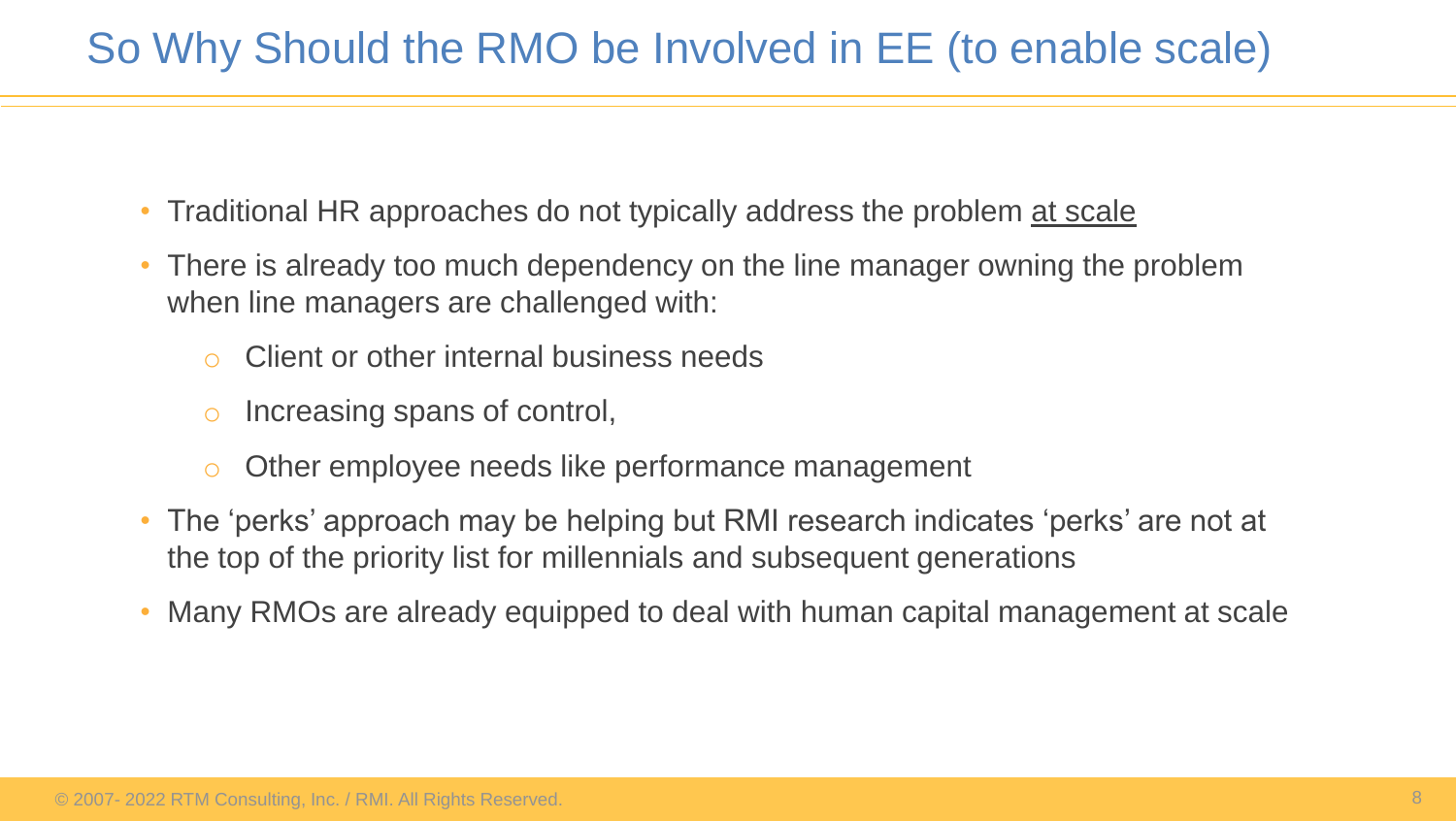### Process Implications for Employee Engagement (at scale)

![](_page_8_Figure_1.jpeg)

Find a balance for staff development between the economic needs of the business and employee wants and development needs. Make employee development a more stable investment and protected budget element.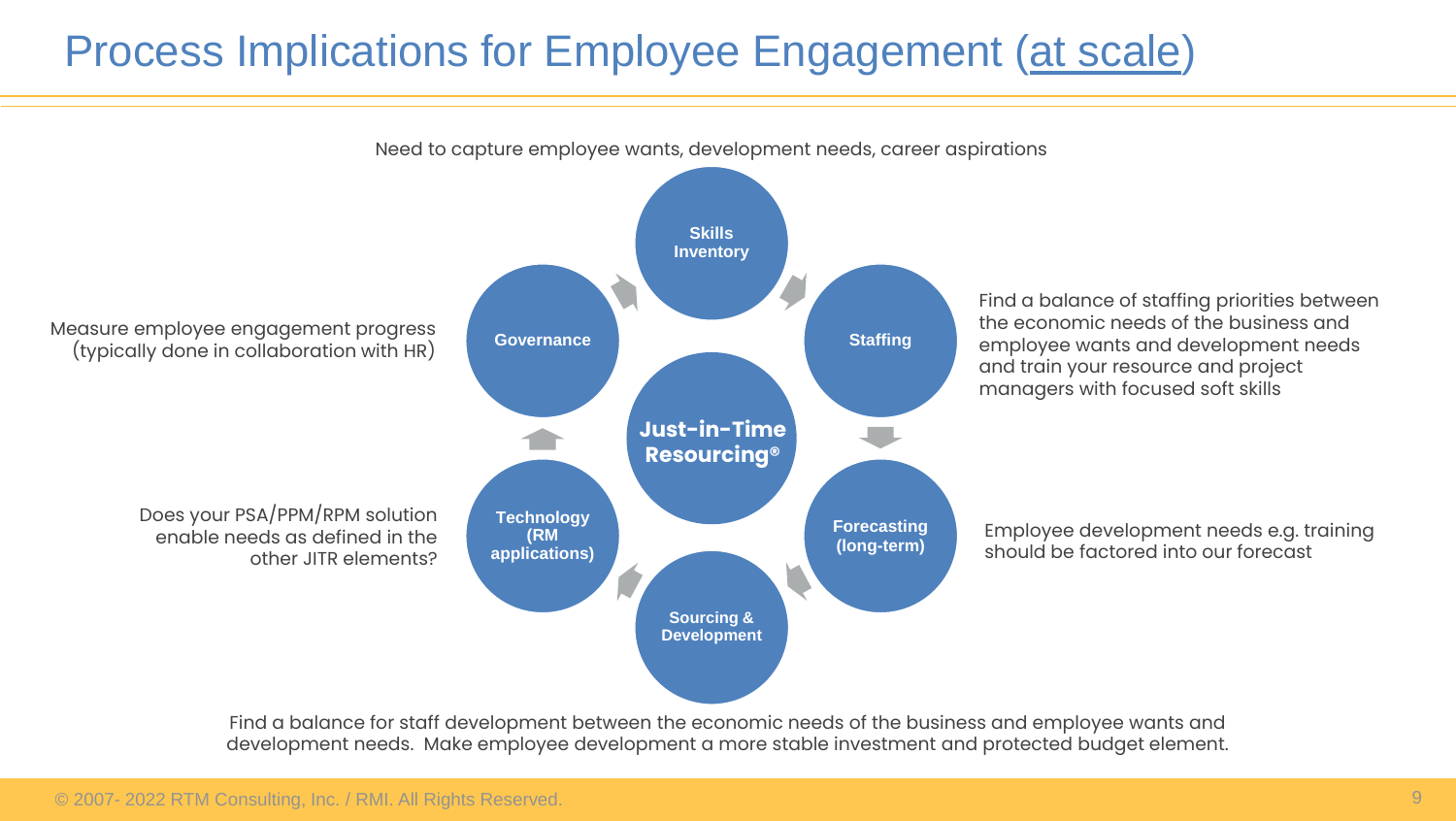# Three Key Steps to Leveraging RM for Better EE (at scale)

#### **Establish goals for employee engagement and define the process you will follow to implement a plan**

- Done collaboratively with the RMO, delivery orgs, HR
- Define what 'good' looks like?
- Define a measurement mechanism or use an existing one. Incorporate RMO ideas into employee surveys.
- Agree an approach to use your RM/WFM process to achieve EE at scale
- Assign cross-functional responsibilities/owners

#### **STEP 1 STEP 2 STEP 3**

**Amend your RM/WFM processes to support your target state**

- Amend your RM/WFM process as agreed and train stakeholders
- Train resource and project managers with focused soft skills
- Get your RM process enabling technology solutions in place
- Test the process
- Communicate a broader launch plan

#### **Capture the needed employee data and execute**

- Capture needed data into the skills inventory database
- Ensure a data maintenance plan is in place
- Measure EE outcomes and refine/adjust as needed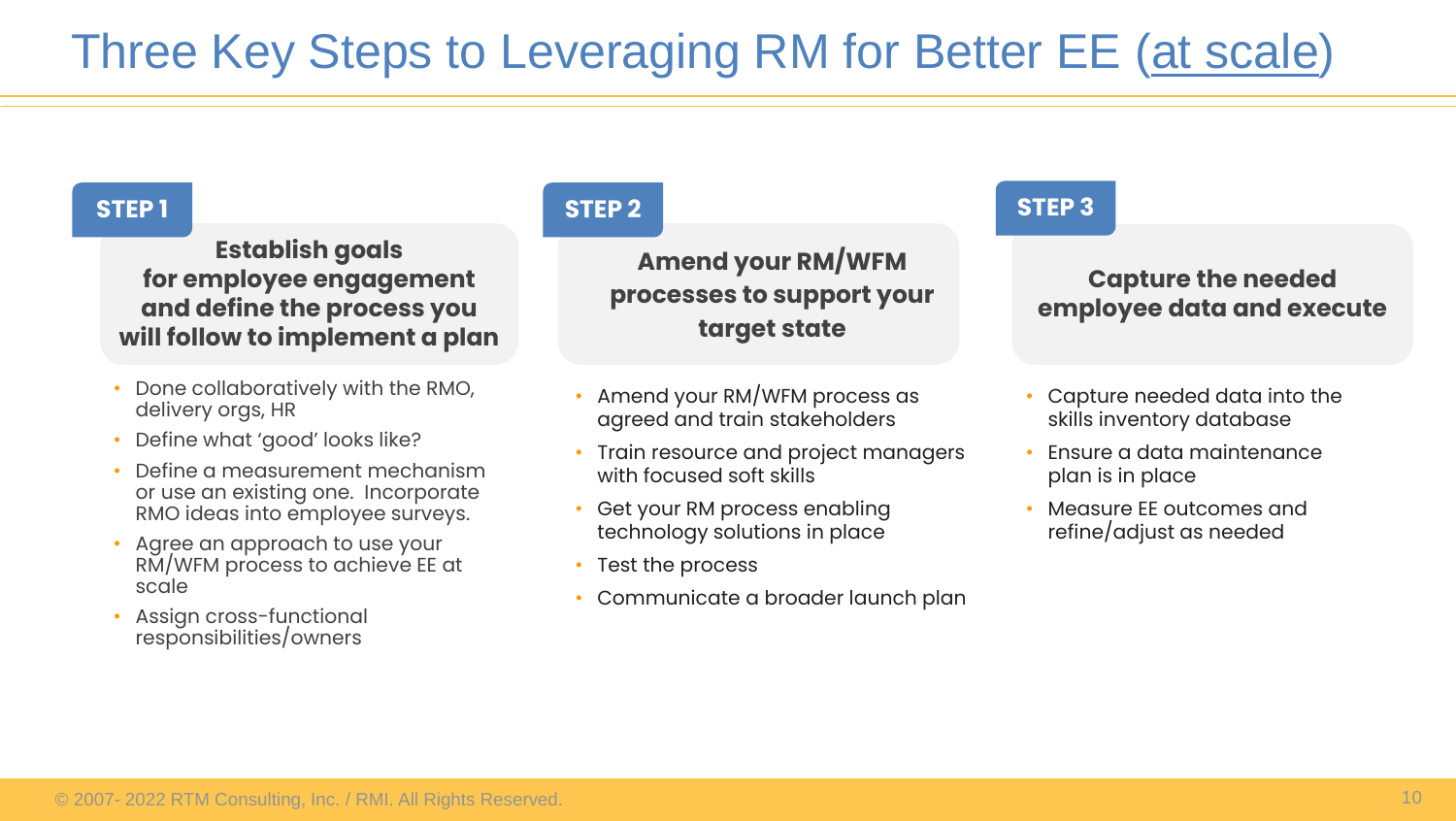# **RMI Upcoming Events and Training**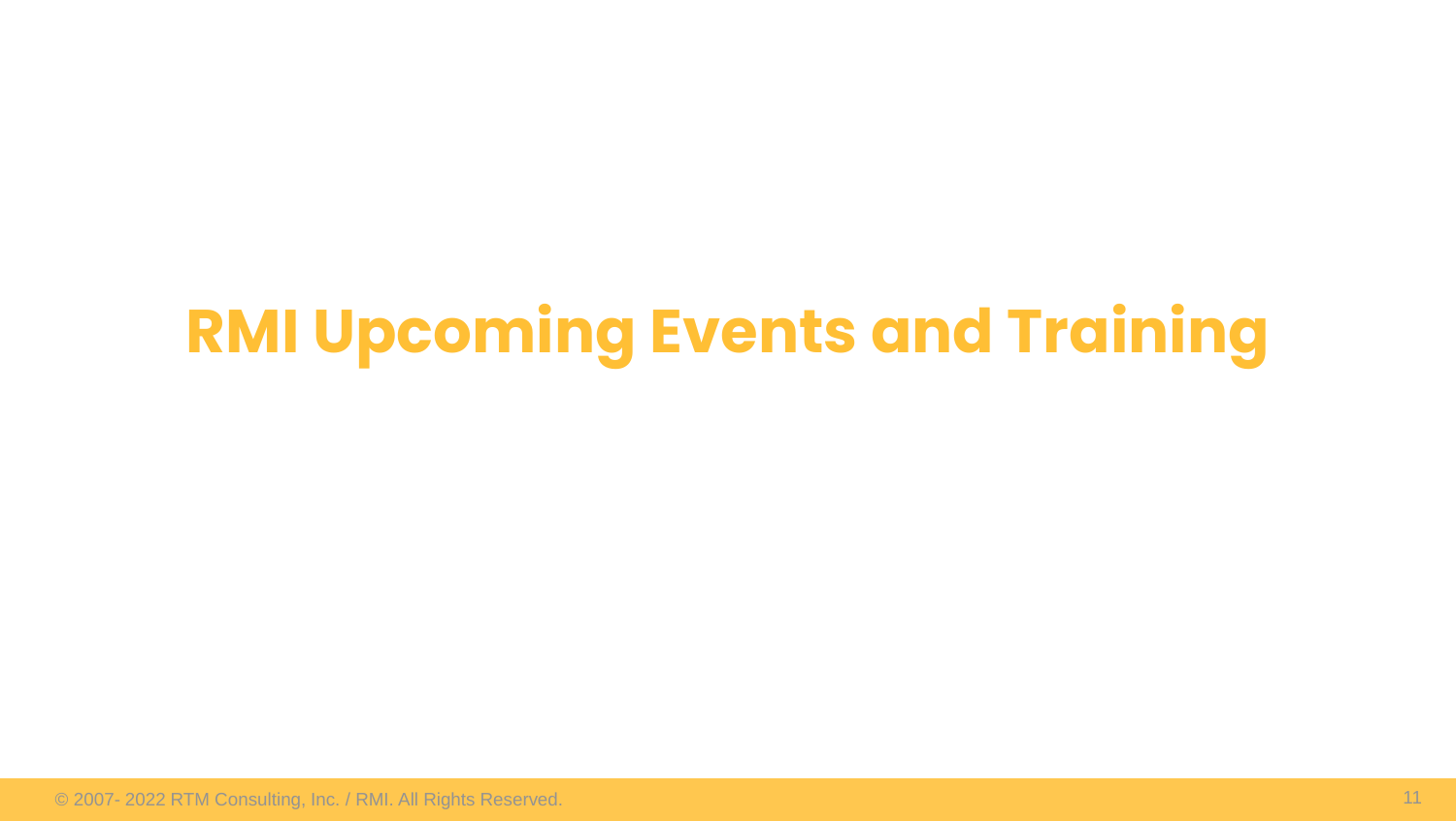### Third Annual RMI Connect – a Virtual Event

![](_page_11_Picture_1.jpeg)

### **October 4th and 6th, 2022**

Accelerate Resource Management Maturity Enabling the Right Person in the Right Place at the Right Time

### www.resourcemanagementinstitute.com/connect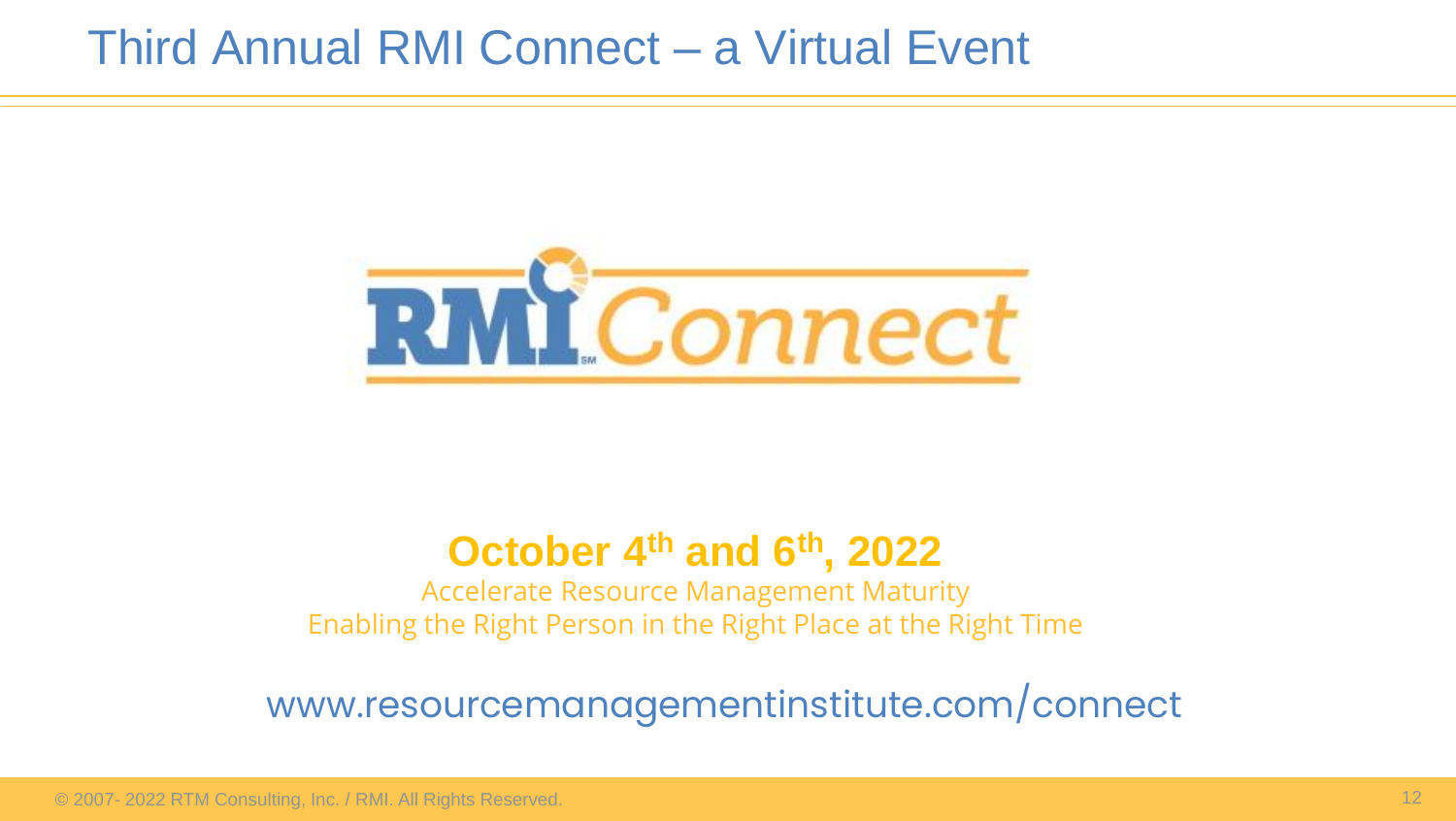## Resource Management Certified Professional (RMCP)®

![](_page_12_Figure_1.jpeg)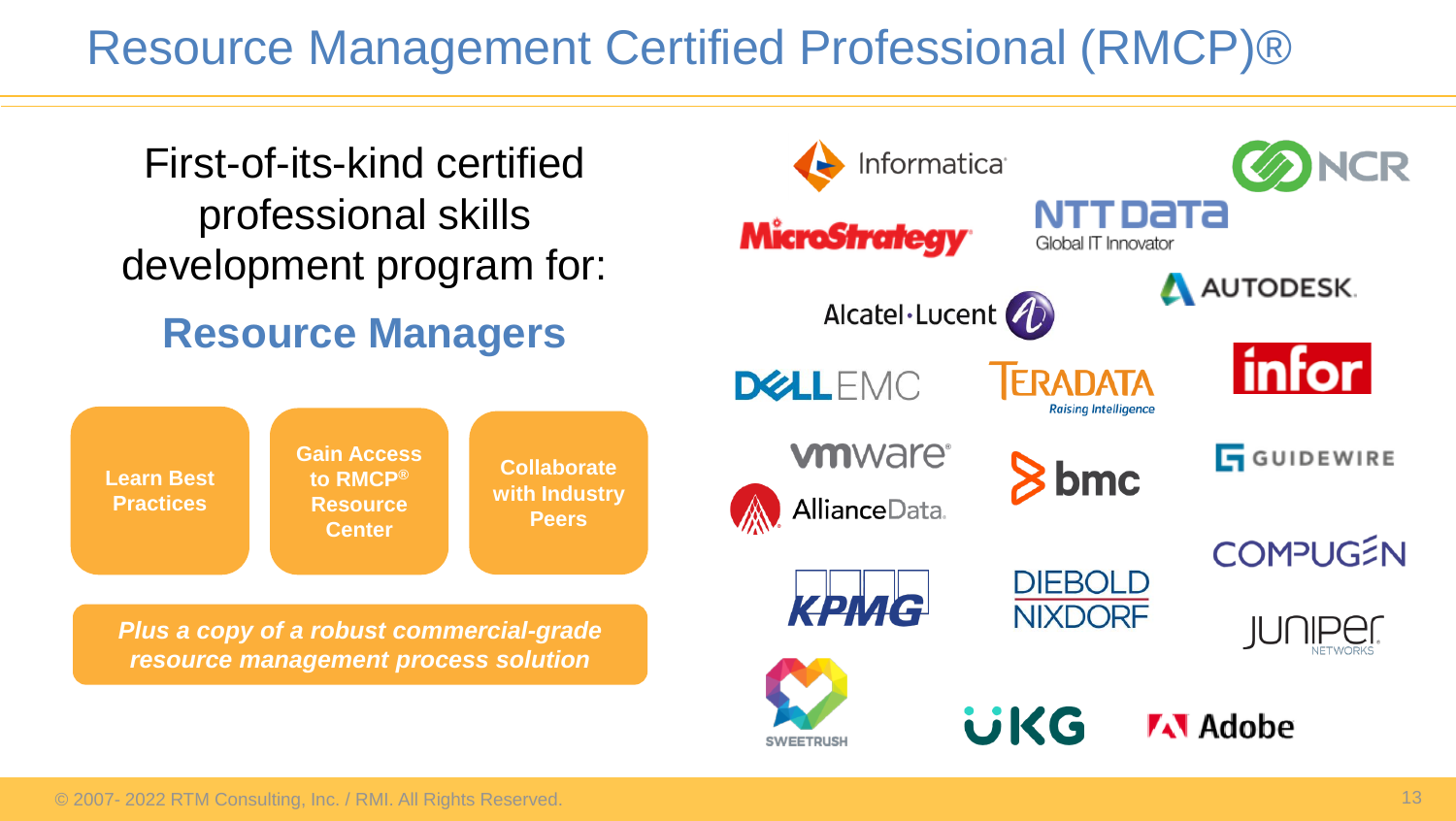# RMCP® Overview

- Prerequisite study
- 3-day classroom, 6-week online instructor led sessions (2 hrs. each), and on-demand format
- $\triangleright$  Interactive lectures, case study workshops
- ➢ Certification exam
- ➢ Re-certification process

#### Pricing\*:

- \$1,995/person in-class
- \$1,895/person online
- \$1,795/person on-demand
- $\triangleright$  Student pays travel expenses
- $\triangleright$  Materials and testing fee included

![](_page_13_Figure_12.jpeg)

\*Price subject to change. Volume pricing available upon request.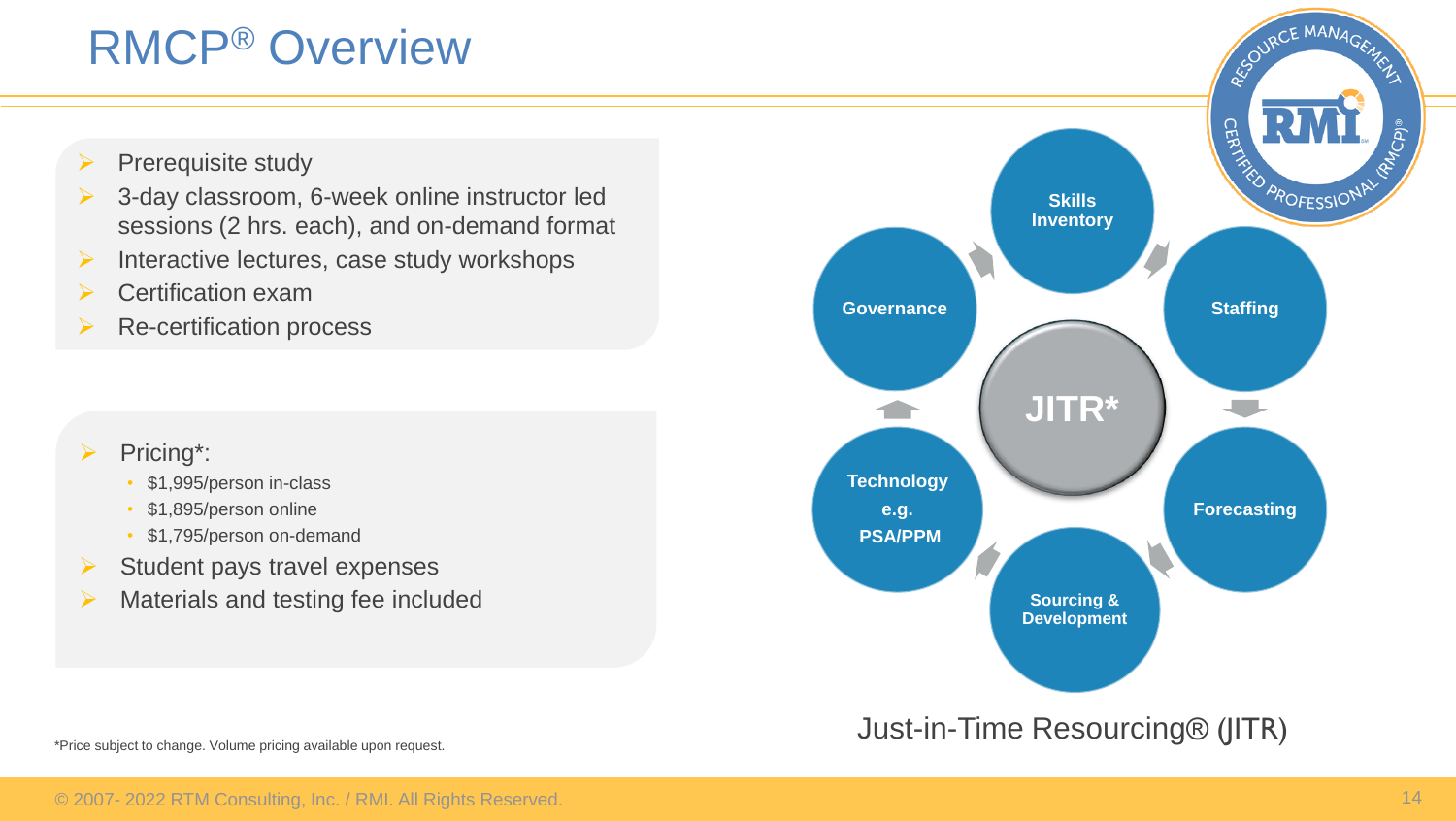# Upcoming RMCP® Programs

![](_page_14_Figure_1.jpeg)

#### **RMCP® ON-DEMAND** VERSION AVAILABLE 7 X 24 FOR \$1,795

Apply today at: <http://resourcemanagementinstitute.com/apply/>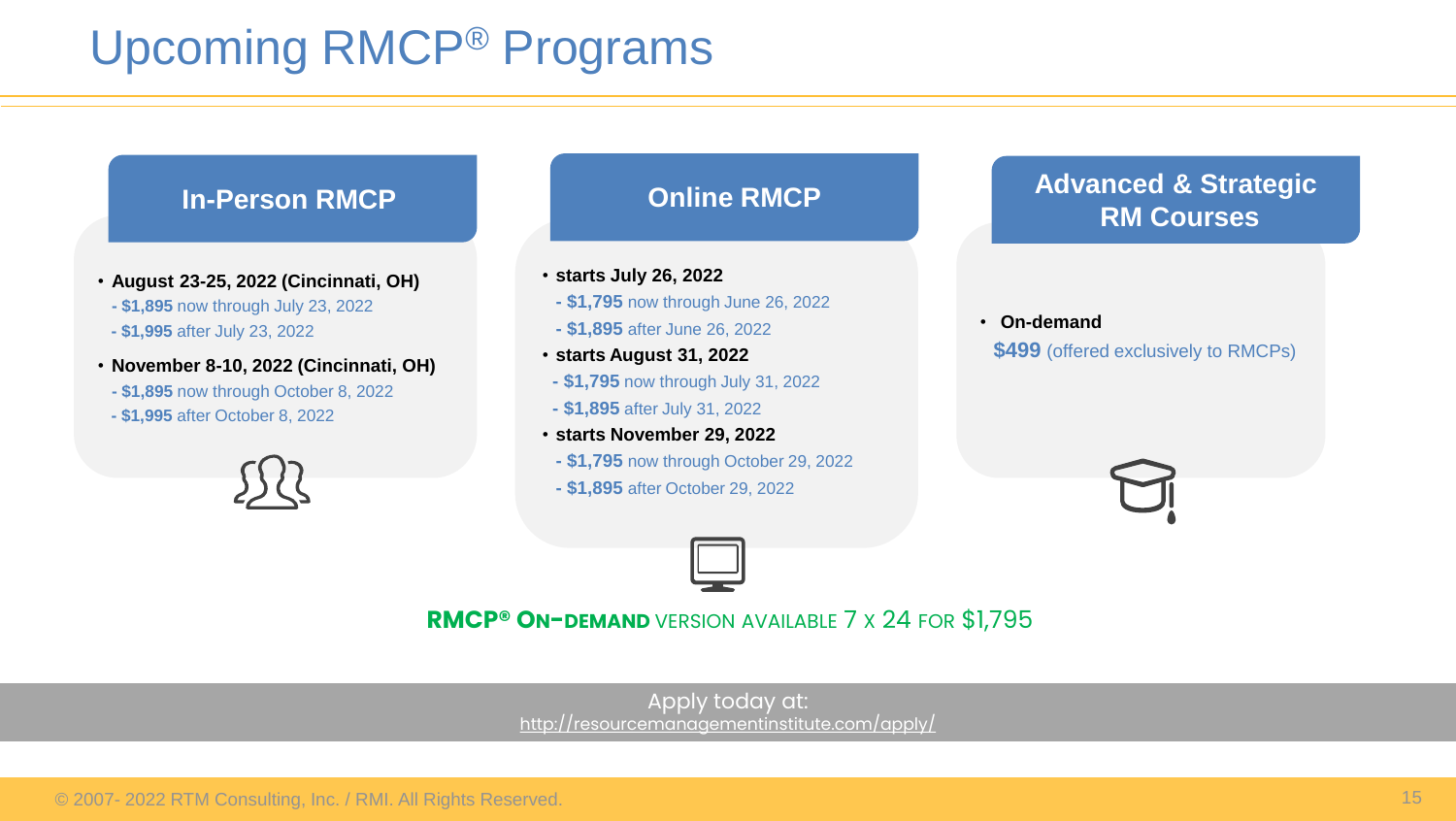# RMI Training and Certification Programs

![](_page_15_Figure_1.jpeg)

#### **Intro to RM**

The Introduction to Resource Management course is designed to provide foundational competency development for professionals new to resource management

![](_page_15_Figure_4.jpeg)

#### **RMCP® Certification**

This first-of-its-kind professional certification program is specifically designed for promoting resource management competency development for RM professionals

![](_page_15_Figure_7.jpeg)

**New!**

**New!**

Targeted at RMO Leaders and RMCPs, the Strategic RM and Advanced RM courses provide insight into advanced RM concepts and best practices

![](_page_15_Picture_9.jpeg)

#### **Resource Management Soft Skills**

The Resource Management Soft Skills development program focuses on enhancing the soft skills resource managers need to complement their process, business, and systems knowledge. Participants learn how to: effectively communicate and build relationships with stakeholders at all organizational levels, set and manage expectations, and challenge existing ideas and push back on 'bad' behavior.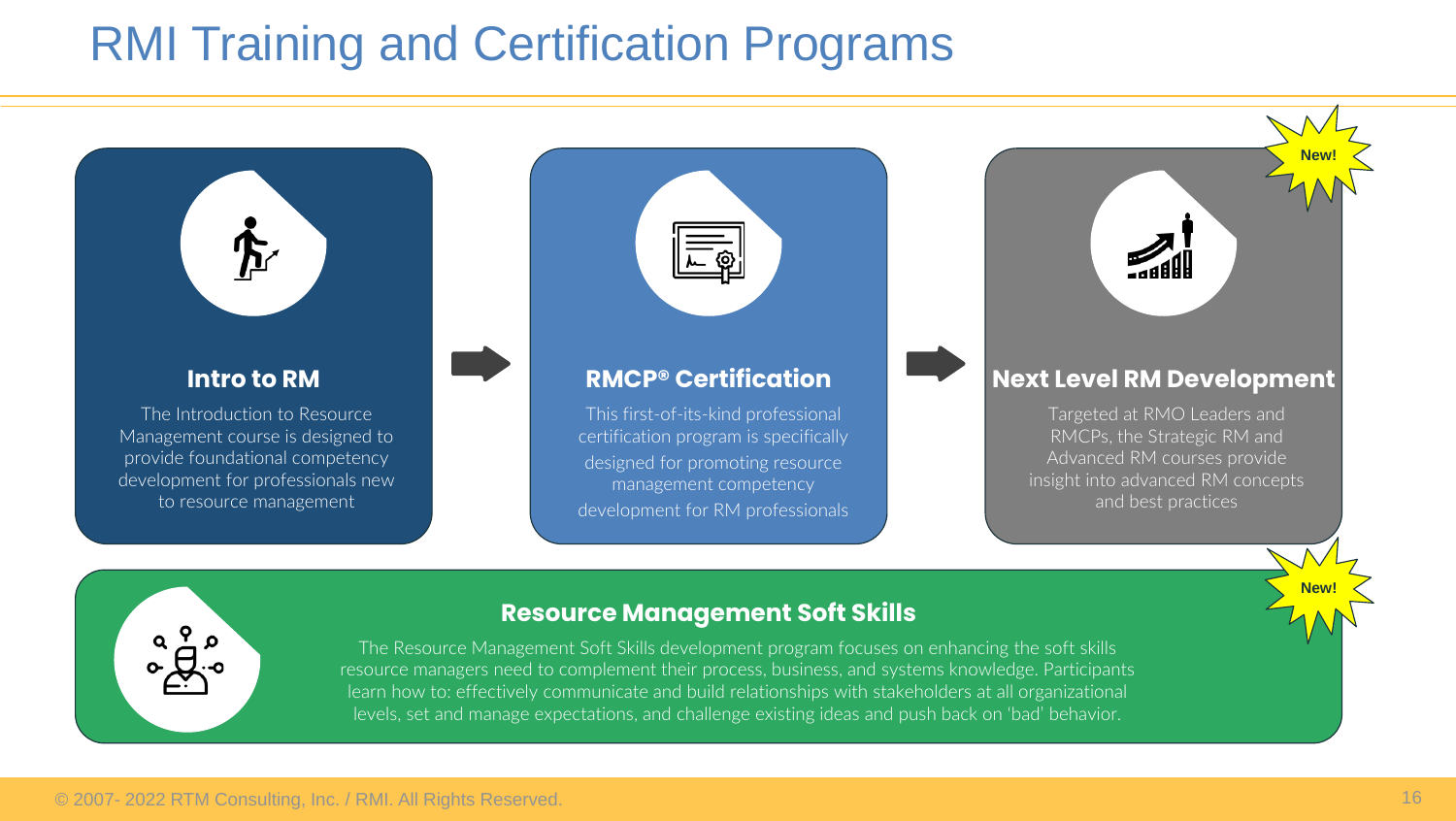# Thanks to Our Sponsors

![](_page_16_Picture_1.jpeg)

Kantata, the new name for Mavenlink Kimble, takes professional services automation to a new level, giving peoplepowered businesses the clarity, control, and confidence they need to optimize resource planning and elevate operational performance.

Our purpose-built cloud software enables professional services firms in more than 100 countries to operate with unlimited scale, drive predictable outcomes, and unleash the workforce of the future.

Visit [www.kantata.com](https://www.kantata.com/) to learn more.

![](_page_16_Picture_5.jpeg)

Projector PSA and Projector BI are used by high-performing services teams worldwide to streamline operations through the entire delivery process, improving productivity, increasing utilization and driving higher customer satisfaction. See how Projector BI delivers visibility to everyone in your organization, and get to know the team ranked #1 in customer satisfaction 11 years in a row in SPI's annual benchmark survey of services organizations.

Sign up for a demo and learn more at [www.ProjectorPSA.com.](http://www.projectorpsa.com/)

# **SSAVIOM**

Saviom is a pioneer and leading global provider of resource management software. Starting in 1999, it has completed more than two decades in the industry. Saviom works closely with clients, takes their feedback, and continuously upgrades product features that align with their immediate business requirements. Our client-centric culture has enabled Saviom to expand its horizons and help several Fortune 500 companies across 50+ countries enhance their profitability and organizational efficiency. Some notable clients include Siemens, Fujitsu, Global Wind Services, Telstra, Honeywell, and more.

Visit [www.saviom.com](http://www.saviom.com/) to learn more.